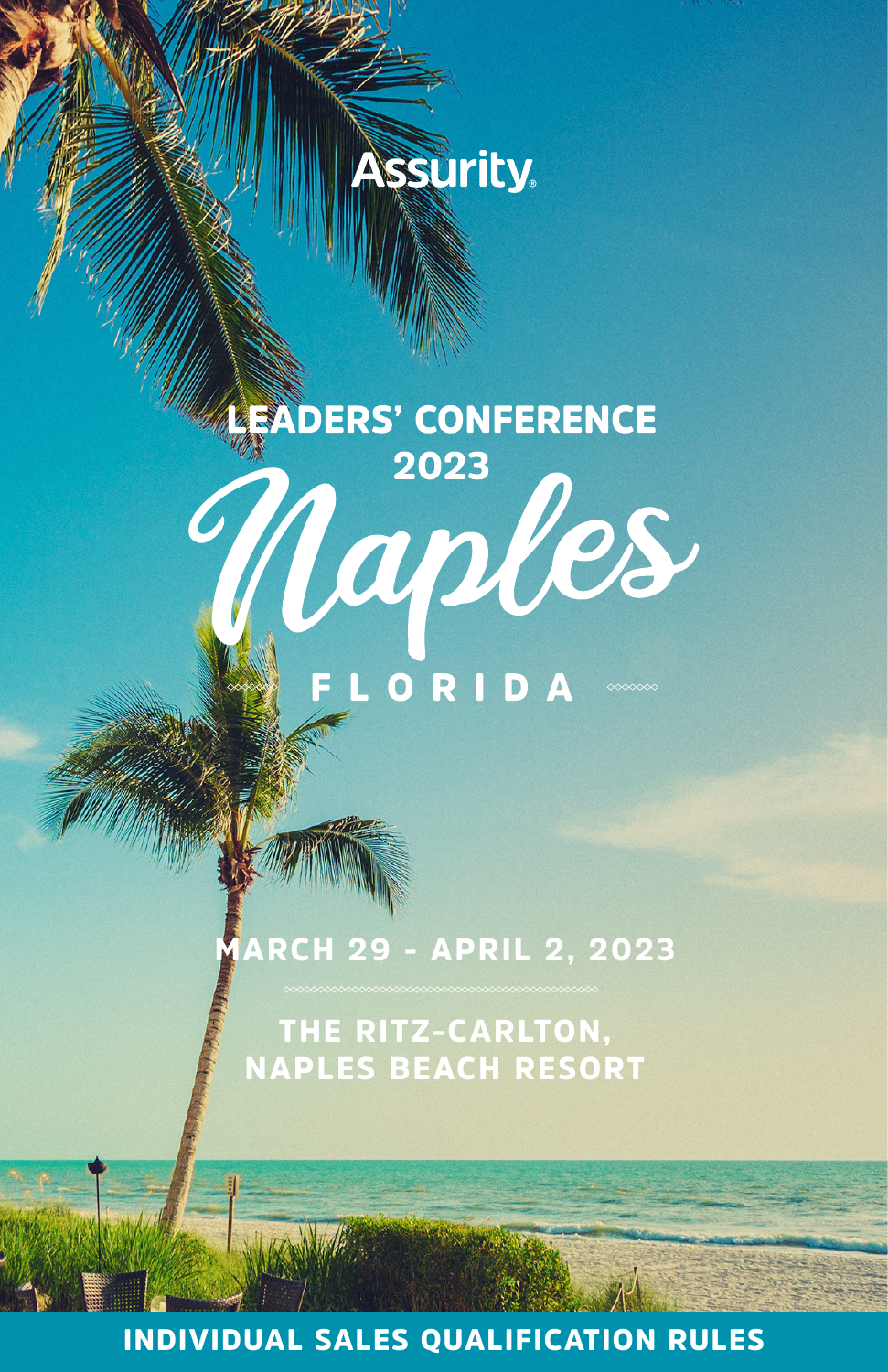#### **2023 Leaders' Conference Qualification Rules**

Assurity Individual Sales

#### **Qualification Period**

Jan. 1, 2022 through Dec. 31, 2022

#### **Eligibility**

All contracted producers in Individual Sales are eligible to qualify for the 2023 Leaders' Conference. A qualifier who is invited to attend the Leaders' Conference may invite a spouse, a family member or a guest approved by the company to attend at the company's expense. Office staff, clerical support and/or other producers/distributors are not approved guests for Leaders' Conference attendance.

**Your production qualification level is not based on the wording in your contract. To verify your production qualification required amount, contact Assurity at (800) 276-7619: Debby Springer at Ext. 4469 or Deb Thallas at Ext. 4465.**

| <b>Individual Sales Qualification Requirements</b> |                        |           |           |                       |
|----------------------------------------------------|------------------------|-----------|-----------|-----------------------|
| Contract Date                                      | Jan. 2022<br>or before | Feb. 2022 | Mar. 2022 | Apr. 2022<br>or later |
| <b>Hierarchy Production</b>                        |                        |           |           |                       |
| <b>NMO</b>                                         | \$550,000              | \$504.167 | \$458,333 | \$412,500             |
| MGA                                                | \$280,000              | \$256,667 | \$233.333 | \$210,000             |
| BGA                                                | \$135,000              | \$123.750 | \$112,500 | \$101.250             |
| GА                                                 | \$95,000               | \$87,083  | \$79.167  | \$71.250              |
| <b>Personal Production</b>                         |                        |           |           |                       |
| All Contracts                                      | \$90,000               | \$82,500  | \$75,000  | \$67,500              |

#### **Product Weighting - Leaders' Conference and Chairman's Circle**

All Assurity products are credited at 100 percent except:

Single Premium Whole Life and Annuities. . . . . . . . . . . . . . . . . . . . . 6 percent PUA and UL premium in excess of target premium . . . . . . . . . . . . .6 percent

Qualified annuity sales or sales of other products where the source of funds is qualified money may not be eligible for Conference or Chairman's Circle qualification.

#### **Chairman's Circle Requirements**

Qualify for an additional night stay and special recognition dinner. Hierarchy Production = \$950,000 Personal Production = \$125,000 (Minimum 6 policies.)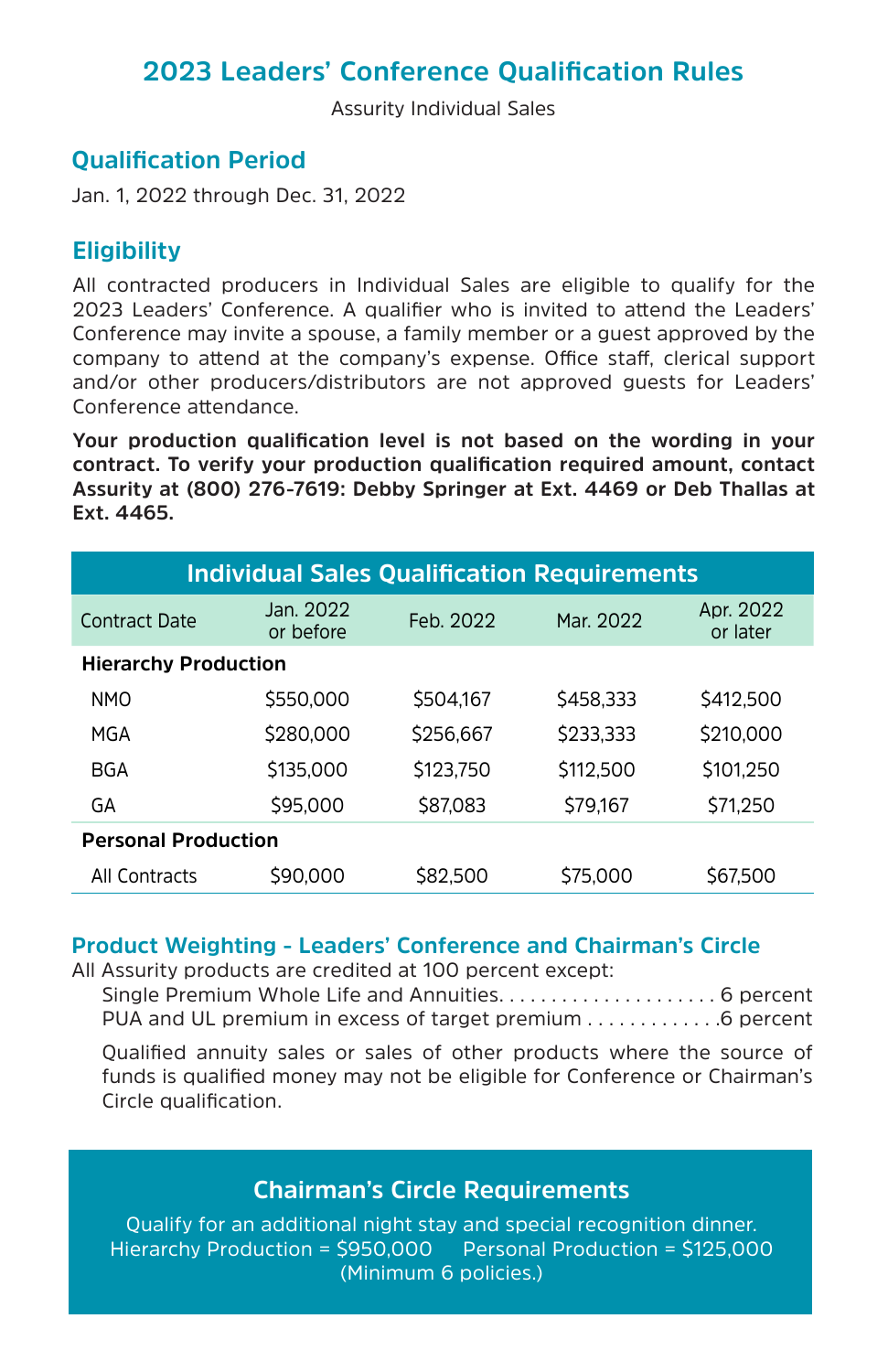Assurity producers **appointed to sell Individual and Worksite products** are eligible to qualify for the 2023 Leaders' Conference based on their combined production. Production for each product line will be recorded and measured as a percentage of the qualification requirement. If the sum of all production percentages is 100 percent of the total requirement or greater, the producer will qualify.

#### **Rules**

- 1. Producers may qualify by either personal or hierarchy production, but qualifying for both still only qualifies one attendee. (Only one invitation will be extended.)
- 2. Qualification is based on gross annualized premium credits, which is the first mode premium projected to an annual basis. (Adjustments are made for reissues and replacements.)
- 3. Business must be issued and placed. Canceled business will be deducted from gross annualized premium total.
- 4. Business written by the writing agent on themselves or their immediate family will not be counted toward conference qualification.
- 5. For 100 to 149 cases issued and placed, writing agent will earn an extra \$10,000 credit. For 150 or more cases issued and placed, writing agent will earn an extra \$15,000 credit. This applies to Leaders' Conference qualification only and not for Chairman's Circle.
- 6. Qualifying premium cannot be transferred or assigned.
- 7. If an individual or agency moves from one contract level to another during the qualification period, and they have qualified for Leaders' Conference prior to this level change, they will remain qualified. If not yet qualified when contract level changes, the qualification requirement will be pro rata at the old level and pro rata at the new level.
- 8. An individual being contracted in 2022 will have a pro rata requirement based on contract start date. However, if the start date is April 1, 2022 or later, they must meet at least 75 percent of the full requirement.
- 9. If a Marketing Organization meets the qualification requirement for the contract that it holds, the principal of that organization may select an individual to attend on his/her behalf, subject to home office approval.
- 10. Attendance is by invitation only.
- 11. Qualifiers must hold a current contract and be in good standing with Assurity at the time of the Conference to be eligible to attend.
- 12. An adult guest may not be another licensed agent unless he/she is qualifier's spouse/significant other.
- 13. Qualification for Leaders' Conference is not redeemable for cash or other remuneration. There is no cash equivalent or other award if a producer does not accept an invitation to the Leaders' Conference.